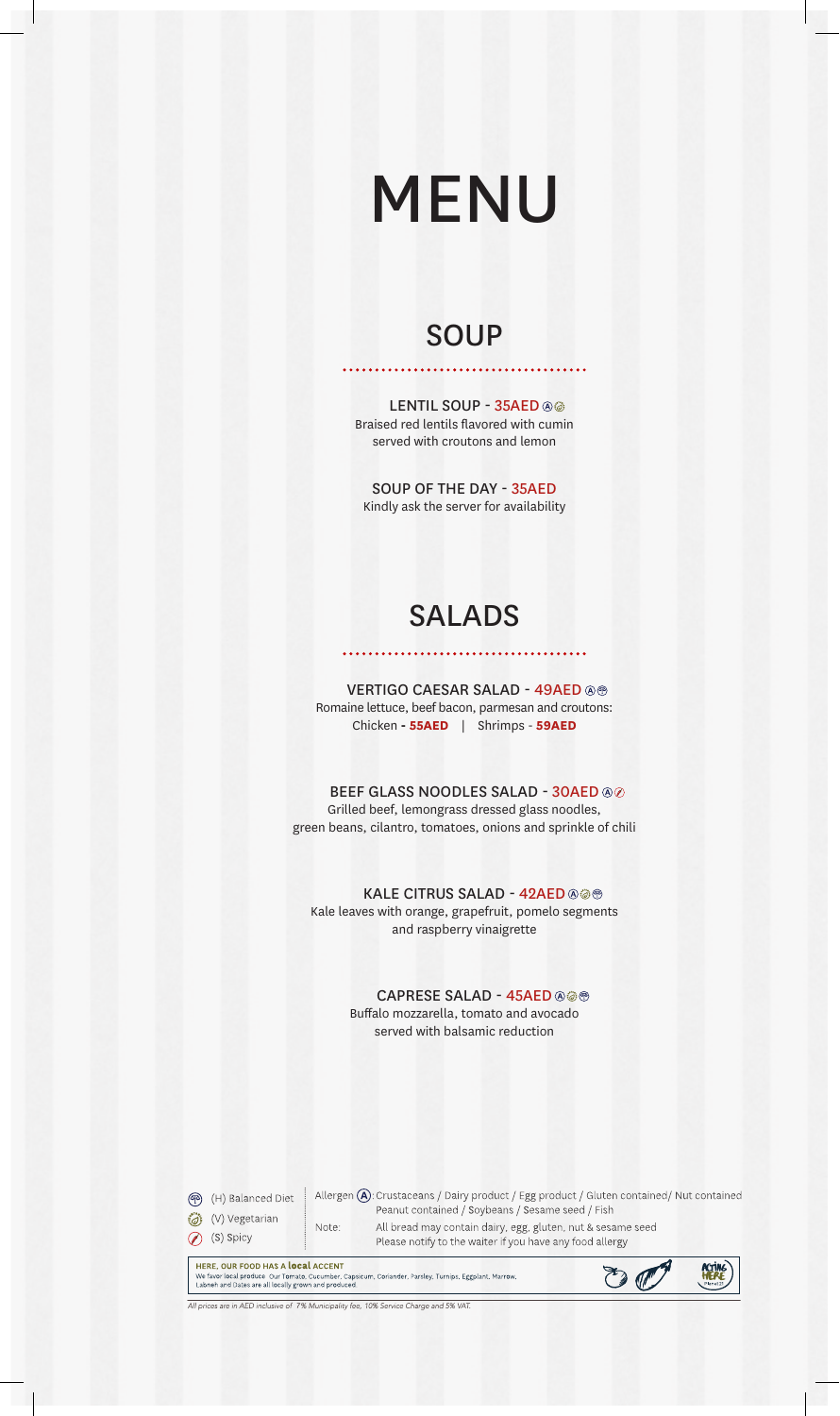# NIBBLES

. . . . . . . .

#### **NACHOS - 42AED ⊛**

. . . . . . .

Tortilla chips served with cream cheese sauce, melted cheddar cheese, guacamole, tomato salsa and jalapeno

BUFFALO CHICKEN WINGS - 42AED Wings seasoned with Chef's special buffalo sauce and fried until crisp, served with blue cheese dip

CHICKEN OR LAMB OR BEEF SATAY - 42AED Chargrilled marinated satay served with a creamy peanut sauce

#### LOADED FRENCH FRIES - 22AED ®

Smothered French fries gratinated with mozzarella and cheddar cheese loaded with beef bacon

#### VERTIGO DYNO SHRIMPS - 42AED

Tempura fried shrimps glazed with spicy mayo served on mesclun greens

MOZZARELLA CHEESE STICKS - 23AED @@ Served with pineapple sweet chili dip

#### JALAPENOS - 23AED ®

Cheese stuffed jalapeno with garlic mayo dip

#### MEZZE PLATTERS - 45AED

Spinach fatayer, cheese sambousek, meat kibbeh, hummus and moutabel served with Arabic khabz (bread)

#### VEGETABLE TEMPURA - 25AED @@

Deep fried tempura battered vegetables served with chili cream cheese dip

#### CHICKEN TIKKA LOLLIPOPS - 42AED Tikka masala marinated chicken

served coriander and mint chutney

#### MIXED SNACK PLATTER - 40AED

Stuffed jalapenos Mozzarella sticks Chicken wings Calamari rings

(円) (H) Balanced Diet (V) Vegetarian ⊙ (S) Spicy

Allergen (A): Crustaceans / Dairy product / Egg product / Gluten contained/ Nut contained Peanut contained / Soybeans / Sesame seed / Fish All bread may contain dairy, egg, gluten, nut & sesame seed Note: Please notify to the waiter if you have any food allergy

HERE, OUR FOOD HAS A local ACCENT **HERE, OUR FOOD HAS A LOCAL ACCENT**<br>We favor local produce Our Tomato, Cucumber, Capsicum, Coriander, Parsley, Turnips, Eggplant, Marrow,<br>Labneh and Dates are all locally grown and produced.



are in AED inclusive of 7% Municipality fee, 10% Service Charge and 5% VAT.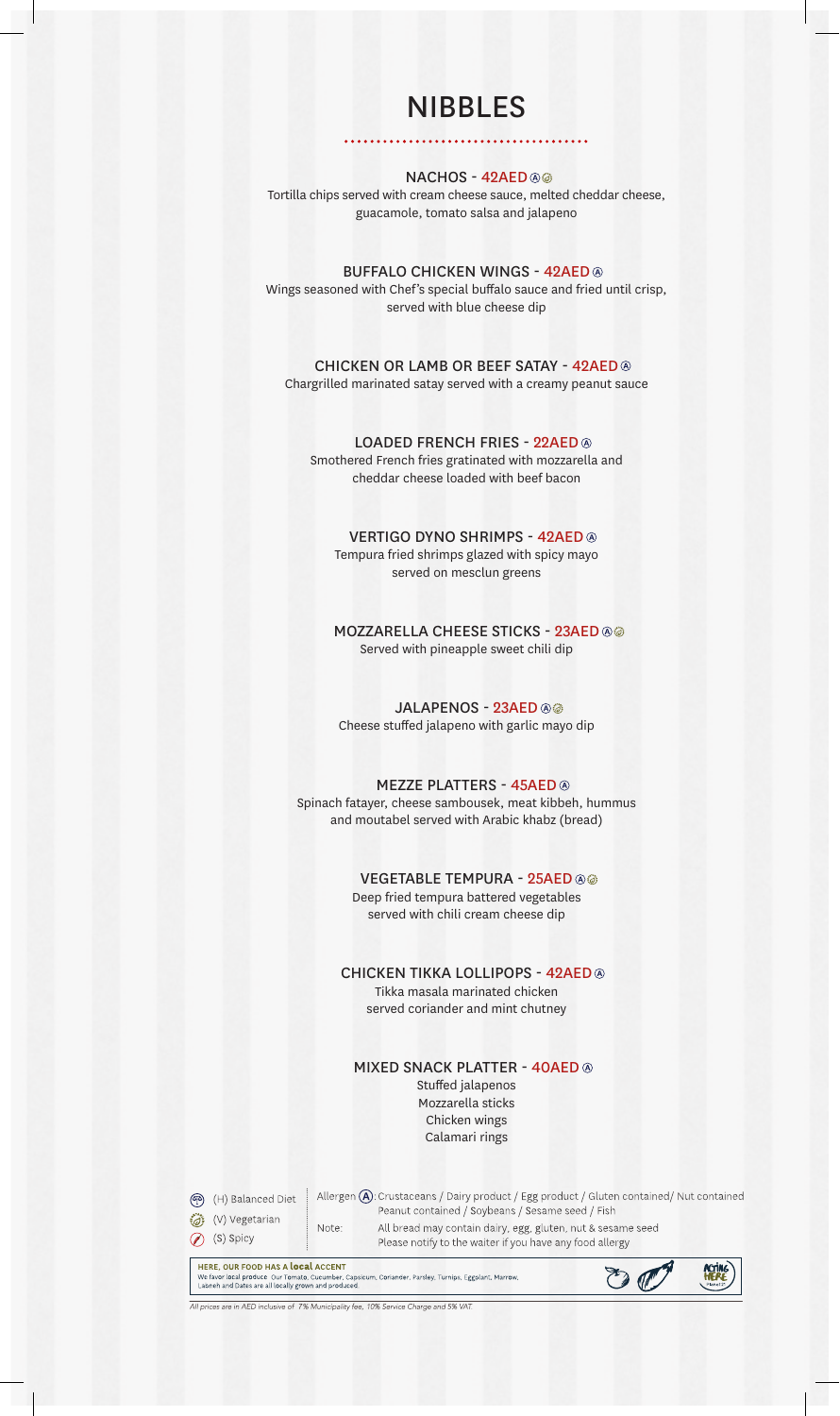# LIGHT MEALS

#### CLUB SANDWICH - 45AED

White or brown toast, turkey bacon, chicken, fried egg, tomato, lettuce, emmental cheese and French fries

#### HOMEMADE PIZZA - 55AED

With your choice of toppings; Pepperoni | Chicken Mushroom | Shrimps Mixed peppers | 4 cheese Mixed seafood | Vegetables

#### CHOOSE YOUR BURGER - 55AED

Served with mayonnaise, tomato, lettuce, pickles, onion rings and French fries Chicken | Beef | Vegetables *Free add on; fried egg, beef bacon, cheese* 

#### SHAWARMA WRAP - 45AED

Arabic marinated chicken, tahini, onions, pickles wrapped in khabz served with French fries or salad

#### CHICKEN QUESADILLA - 42AED

Toasted flour tortilla with melted cheddar filled with seasoned cajun chicken, onions, tomato salsa, sour cream, guacamole and French fries

#### LAMB CURRY - 69AED ®

Braised lamb in aromatic gravy served with rice,papadum and chutney

#### FISH AND CHIPS - 52AED

Deep fried battered Dory fish with mushy peas, wasabi mayo and French fries

#### FRIED CALAMARI - 52AED

Tempura battered deep fried calamari served with raspberry vinaigrette dressed mixed lettuce and cayenne mayo

#### CHARGRILLED RIB EYE - 110AED

Served with buttered broccoli, green beans, French fries with your choice of peppers, mushrooms or blue cheese sauce

(円) Balanced Diet (V) Vegetarian ⊙ (S) Spicy

Allergen (A): Crustaceans / Dairy product / Egg product / Gluten contained/ Nut contained Peanut contained / Soybeans / Sesame seed / Fish All bread may contain dairy, egg, gluten, nut & sesame seed Note: Please notify to the waiter if you have any food allergy

HERE, OUR FOOD HAS A local ACCENT HERE, OUR FOOD HAS A LOCAL ACCENT<br>We favor local produce Our Tomato, Cucumber, Capsicum, Coriander, Parsley, Turnips, Eggplant, Marrow,<br>Labneh and Dates are all locally grown and produced.



ices are in AED inclusive of 7% Municipality fee, 10% Service Charge and 5% VAT.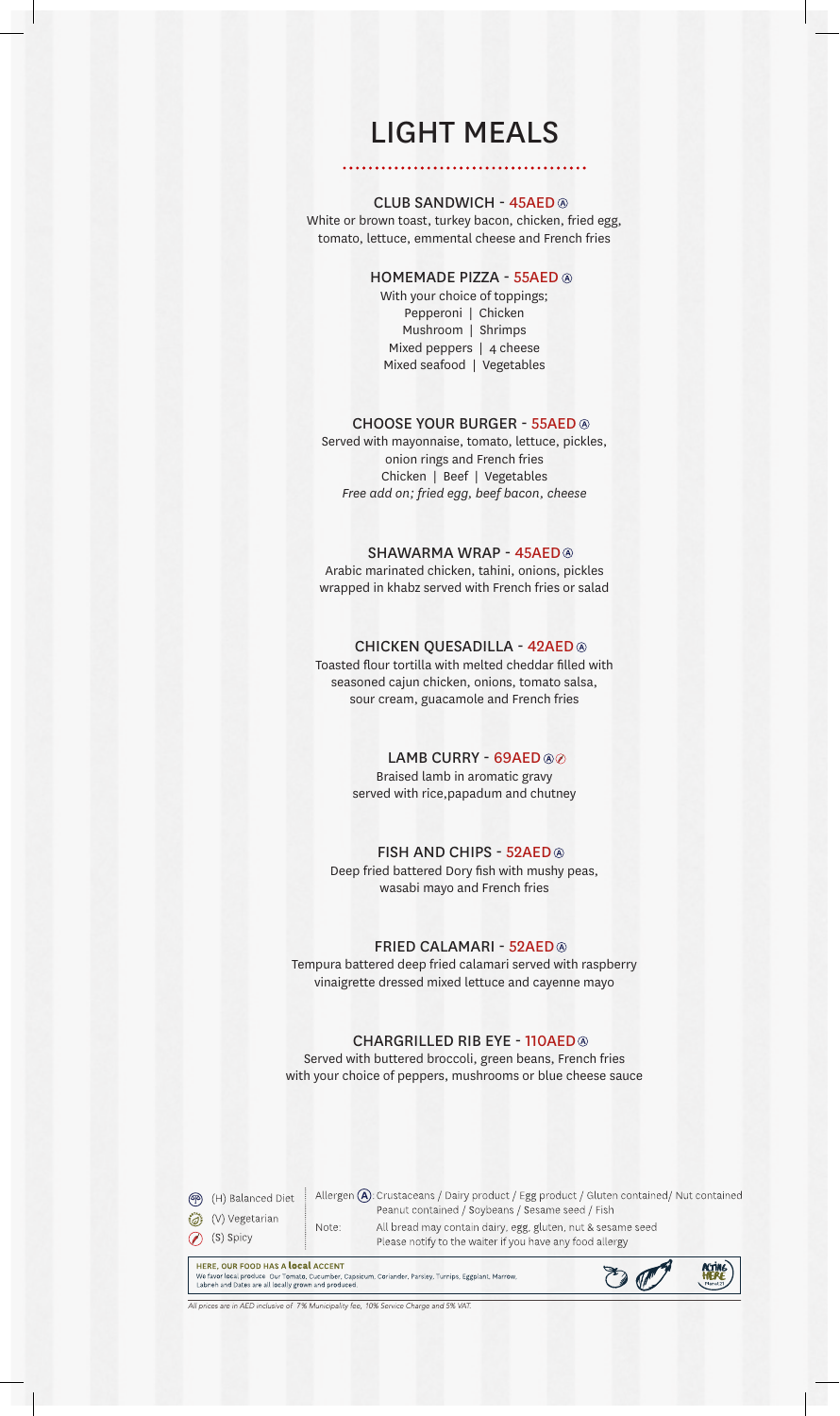# ALCOHOLIC BEVERAGES

. . . . . . . . . . . .  $\ddot{\phantom{0}}$ 

| <b>APERITIFS</b> |  |
|------------------|--|
|                  |  |

| Martini Rosso Vermouth<br>Martini Bianco Vermouth<br>Martini Extra Dry Vermouth | 32<br>32 |
|---------------------------------------------------------------------------------|----------|
|                                                                                 | 32       |
| <b>Bitter Campari</b><br>Ricard                                                 | 32       |
|                                                                                 | 32       |
| <b>GIN</b><br>Gordon's                                                          | 30       |
| <b>Bombay Sapphire</b>                                                          | 32       |
| <b>VODKA &amp; RUM</b><br>Havana Club                                           | 34       |
| <b>Bacardi Superior</b>                                                         | 42       |
| Smirnoff Red                                                                    | 32       |
| <b>Absolut Blue</b>                                                             | 41       |
|                                                                                 |          |
| <b>TEQUILA</b><br>Conquistador Gold                                             | 41       |
| Tequila White Tenampa                                                           | 39       |
|                                                                                 |          |
| <b>LIQUEURS</b>                                                                 |          |
| Pimm's                                                                          | 37       |
| Taylor's Fine Ruby                                                              | 37       |
| Malibu                                                                          | 37       |
| Amaretto                                                                        | 37       |
| Sambuca Isolabella                                                              | 37       |
| <b>Bols Cherry Brandy</b>                                                       | 32       |
| <b>Bols Curacao Blue</b>                                                        | 32       |
| <b>Bols Mint Green</b>                                                          | 32       |
| Bols Crème Banana                                                               | 32       |
| <b>Grand Marnier</b>                                                            | 37       |
| Southern Comfort                                                                | 37       |
| Khalua                                                                          | 37       |
| Galliano                                                                        | 37       |
| Cointreau                                                                       | 44       |
| Bailey's Original                                                               | 41       |
| <b>WHISKY</b>                                                                   |          |
| John Jameson                                                                    | 42       |
| Dewar's White Label                                                             | 42       |
| <b>Famous Grouse</b>                                                            | 42       |
| J. Walker Black Label                                                           | 45       |
| J. Walker Red Label                                                             | 42       |
| <b>Jack Daniels</b>                                                             | 48       |
| Chivas Regal 12 YO                                                              | 48       |
| <b>COGNAC</b>                                                                   |          |
| <b>Hennessy VS</b>                                                              | 48       |
| <b>Hennessy VSOP</b>                                                            | 94       |
|                                                                                 |          |

All prices are in AED inclusive of 7% Municipality fee, 10% Service Charge and 5% VAT.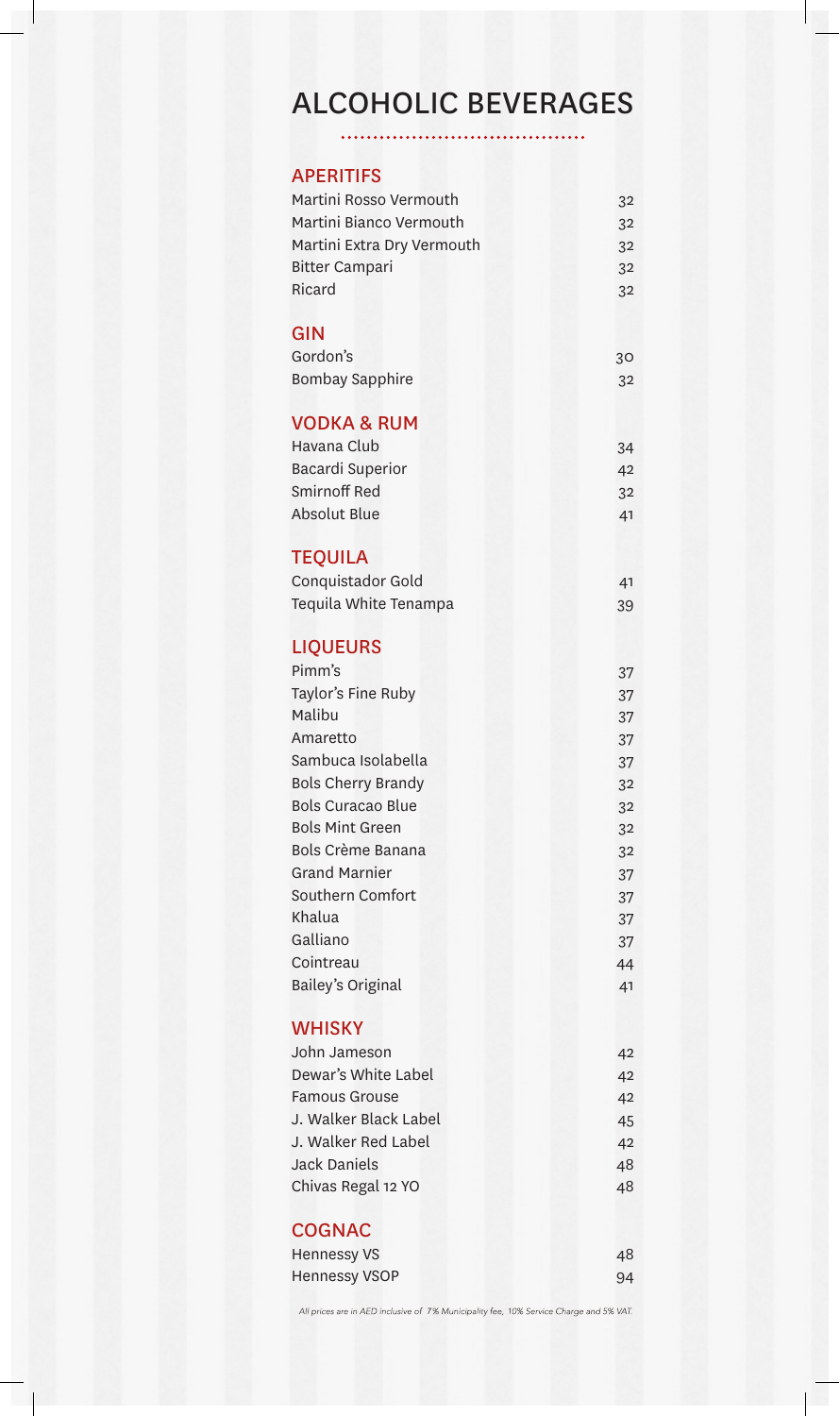### DRAUGHT BEERS

| Heineken            | 42 |
|---------------------|----|
| Heineken Extra cold | 42 |
| Budweiser           | 42 |
| Stella              | 45 |
| Guinness            | 48 |
|                     |    |

### BOTTLED BEERS

| Heineken         | 38 |
|------------------|----|
| <b>Budweiser</b> | 38 |
| Strongbow Cider  | 40 |
| Amstel Light     | 38 |
| Corona Extra     | 42 |

### LIGHT REFRESHMENT

| Smirnoff Breezer Ice | 40 |
|----------------------|----|
| Bacardi Breezer Lime | 40 |

## **COCKTAILS**

| Tropical blue   | 44 |
|-----------------|----|
| Cosmopolitan    | 44 |
| Singapore sling | 44 |
| Gin fizz        | 44 |
| Maitai          | 44 |
| Pinacolada      | 44 |
| Mojito          | 44 |
| Daiquiri        | 44 |
| Margarita       | 48 |
| Kamikaze        | 44 |
| <b>B52</b>      | 52 |

#### SIGNATURE COCKTAILS Pimm's girl

| Pimm's girl          | 47 |
|----------------------|----|
| Wonderful world      | 47 |
| <b>Bullfrog</b>      | 55 |
| Long island iced tea | 58 |
| Pinacool             | 28 |
| Florida              | 28 |
| Hawaiian             | 28 |
| Perfect              | 28 |
| Fruit Smoothie       | 28 |
|                      |    |

Bottle 950

# **CHAMPAGNE**

Moët & Chandon